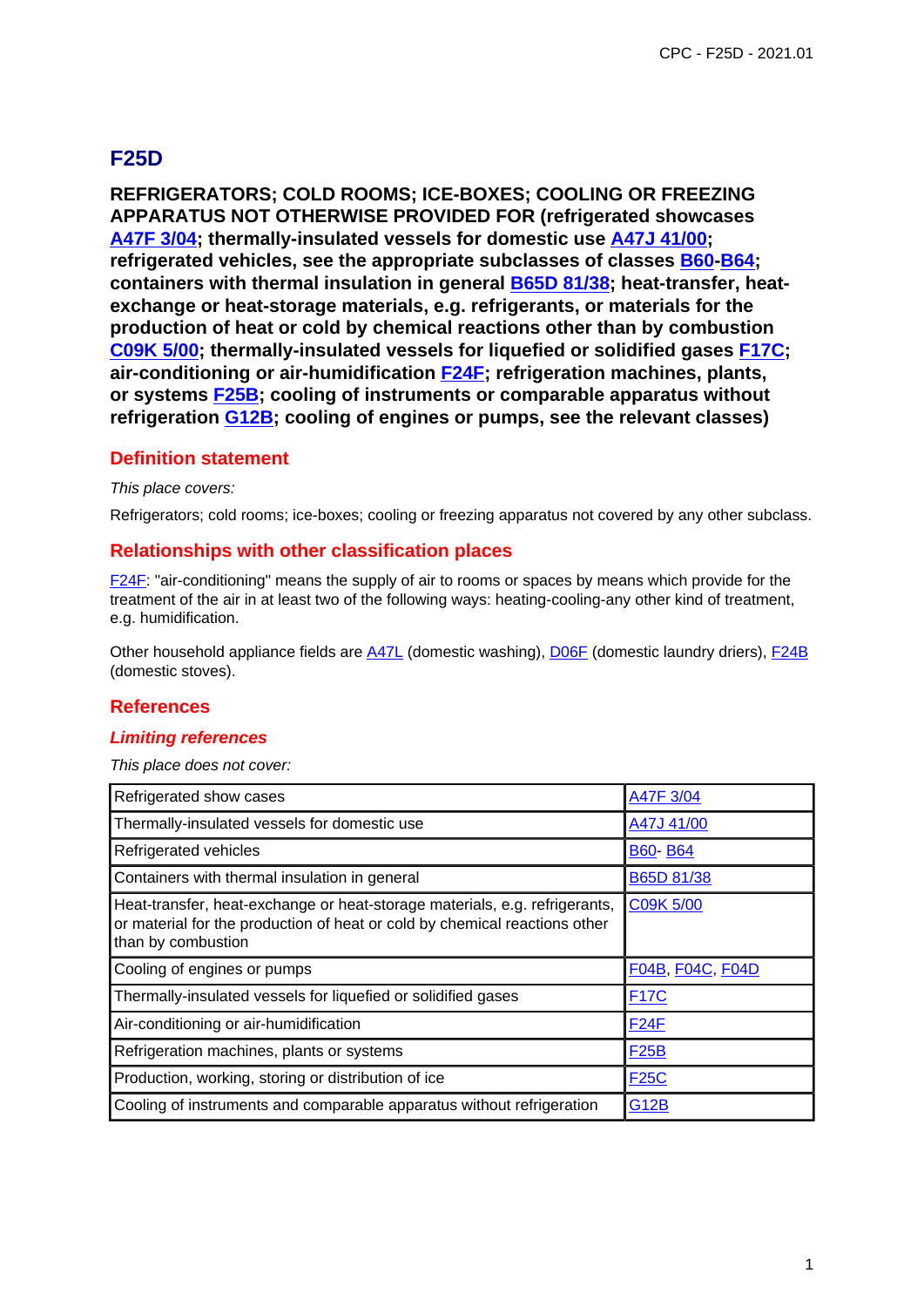#### **Informative references**

Attention is drawn to the following places, which may be of interest for search:

| Non-refrigerated containers specially adapted for transporting or storing<br>living parts whilst preserving, e.g. cool boxes, blood bags or straws for<br>seminal fluid | A01N 1/0263     |
|-------------------------------------------------------------------------------------------------------------------------------------------------------------------------|-----------------|
| Cooling of specific food                                                                                                                                                | A23B            |
| Cooling of meat                                                                                                                                                         | A23B 4/06       |
| Cooling of fruit                                                                                                                                                        | A23B 7/04       |
| Cooling of ice cream                                                                                                                                                    | A23G 9/00       |
| Cooling of food in general                                                                                                                                              | A23L 3/36       |
| Cooled garments                                                                                                                                                         | A41D 13/0053    |
| Casings for protecting, packaging, dispensing articles for surgery                                                                                                      | A61B 50/30      |
| Containers specially adapted for medical or pharmaceutical purposes                                                                                                     | A61J 1/00       |
| Cooling of protective clothing                                                                                                                                          | A62B 17/006     |
| Heat insulating devices, e.g. jackets for flasks, for laboratory                                                                                                        | <b>B01L7/04</b> |
| Conveyors                                                                                                                                                               | <b>B65G</b>     |
| Laptop cooling                                                                                                                                                          | G06F 1/20       |
| Coin-freed or like apparatus with heating or cooling means                                                                                                              | G07F 9/105      |
| Computer/electronics cooling                                                                                                                                            | H05K 7/00       |

# **Special rules of classification**

Devices not associated with refrigerating machinery: **F25D 1/00-F25D 9/00** 

Devices associated with refrigerating machinery: F25D 11/00-F25D 16/00

Details or features of the devices covered by groups F25D 1/00 - F25D 16/00: F25D 17/00- F25D 31/00

Only classify a household appliance when a refrigerator or freezer is mentioned or when a refrigerator or freezer is shown in the drawings. Always circulate to the following household appliance fields:

A47L (domestic washing), D06F (domestic laundry driers), F24B (domestic stoves).

#### **Glossary of terms**

In this place, the following terms or expressions are used with the meaning indicated:

| Device | means an enclosed space to be cooled; such devices being                |
|--------|-------------------------------------------------------------------------|
|        | associated either with refrigerating machinery, e.g. in a refrigerator, |
|        | or with other cold sources, e.g. in an ice-box.                         |

# **F25D 3/005**

#### **{combined with heat exchangers}**

#### **Special rules of classification**

Classify in **F25D 3/005** when only details of the heat exchanger are claimed.

When heat exchangers are combined with a cooling cycle: **F25D 16/00**.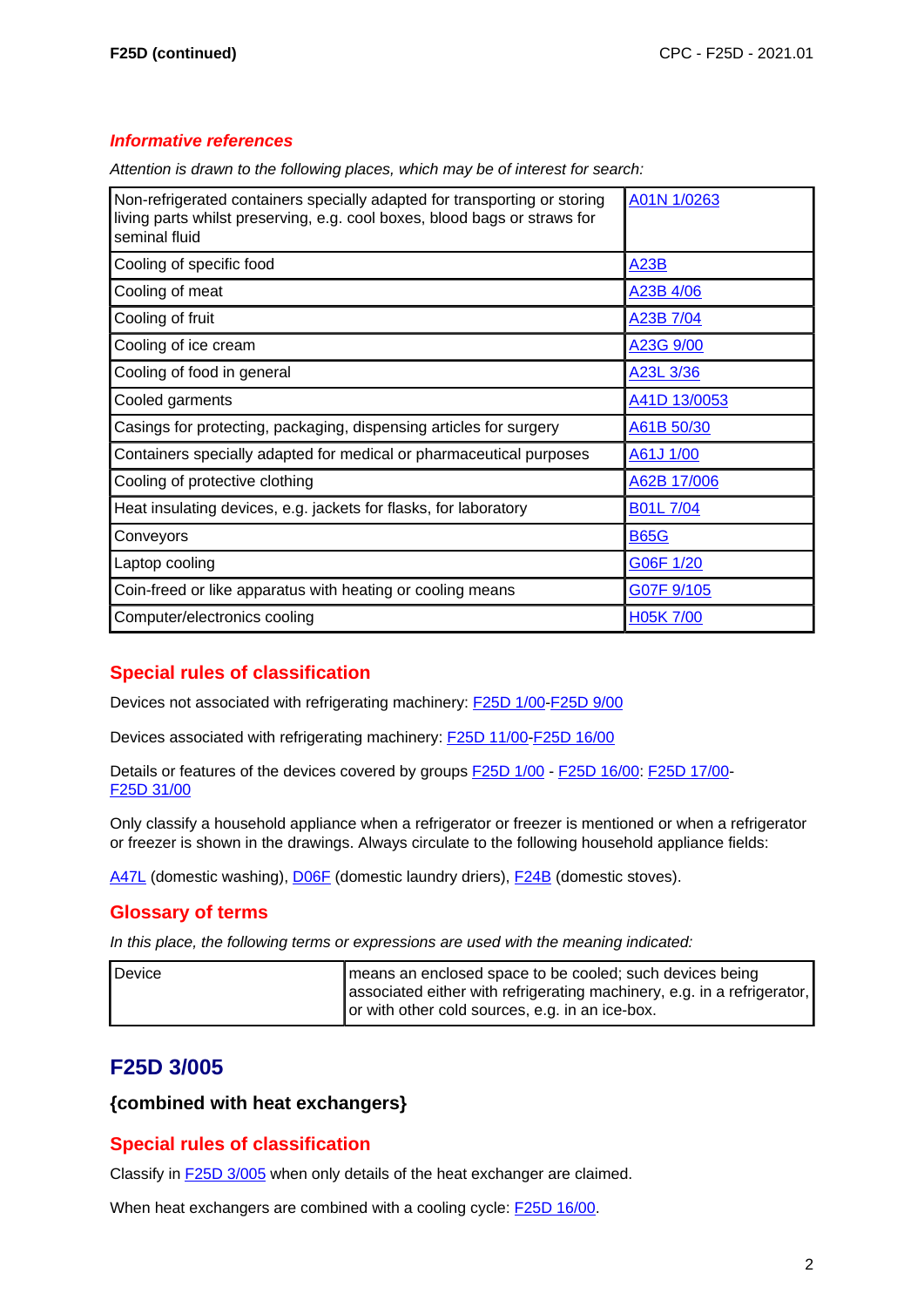When combined with or situated in refrigerators: **F25D 11/006**.

# **F25D 3/02**

### **using ice, e.g. ice-boxes**

# **Special rules of classification**

Not only use of ice, but also PCM's, i.e. Phase Change Materials, blue ice.

# **F25D 3/06**

#### **Movable containers**

# **Special rules of classification**

Classify also in F25D 2303/08.

# **F25D 3/08**

### **portable, i.e. adapted to be carried personally**

### **References**

#### **Informative references**

Attention is drawn to the following places, which may be of interest for search:

| Special arrangement or features of devices using cold storage material                              | F25D 2303/08 |
|-----------------------------------------------------------------------------------------------------|--------------|
| Type of cooled receptacles                                                                          | F25D 2331/80 |
| Lunch or picnic boxes                                                                               | A45C 11/20   |
| Drinking glasses                                                                                    | A47G 19/2205 |
| Thermally insulated vessels with heat or cold storing elements or material<br>for kitchen equipment | A47J 41/0044 |
| Cooling bags for medical or therapeutic treatment of human body                                     | A61F 7/10    |
| Containers with thermal insulation in general                                                       | B65D 81/38   |
| Materials undergoing a change of state from liquid to solid                                         | C09K 5/06    |
| Using latent heat                                                                                   | F28D 20/02   |

# **Special rules of classification**

In case no details are claimed about cooling material, but only details about cooling box itself, no classification in F25D 3/08.

Special arrangements or features of devices using cold storage material are additionally classified in F25D 2303/08 and lower.

Features of the cooled receptacles are classified in F25D 2331/80 and lower.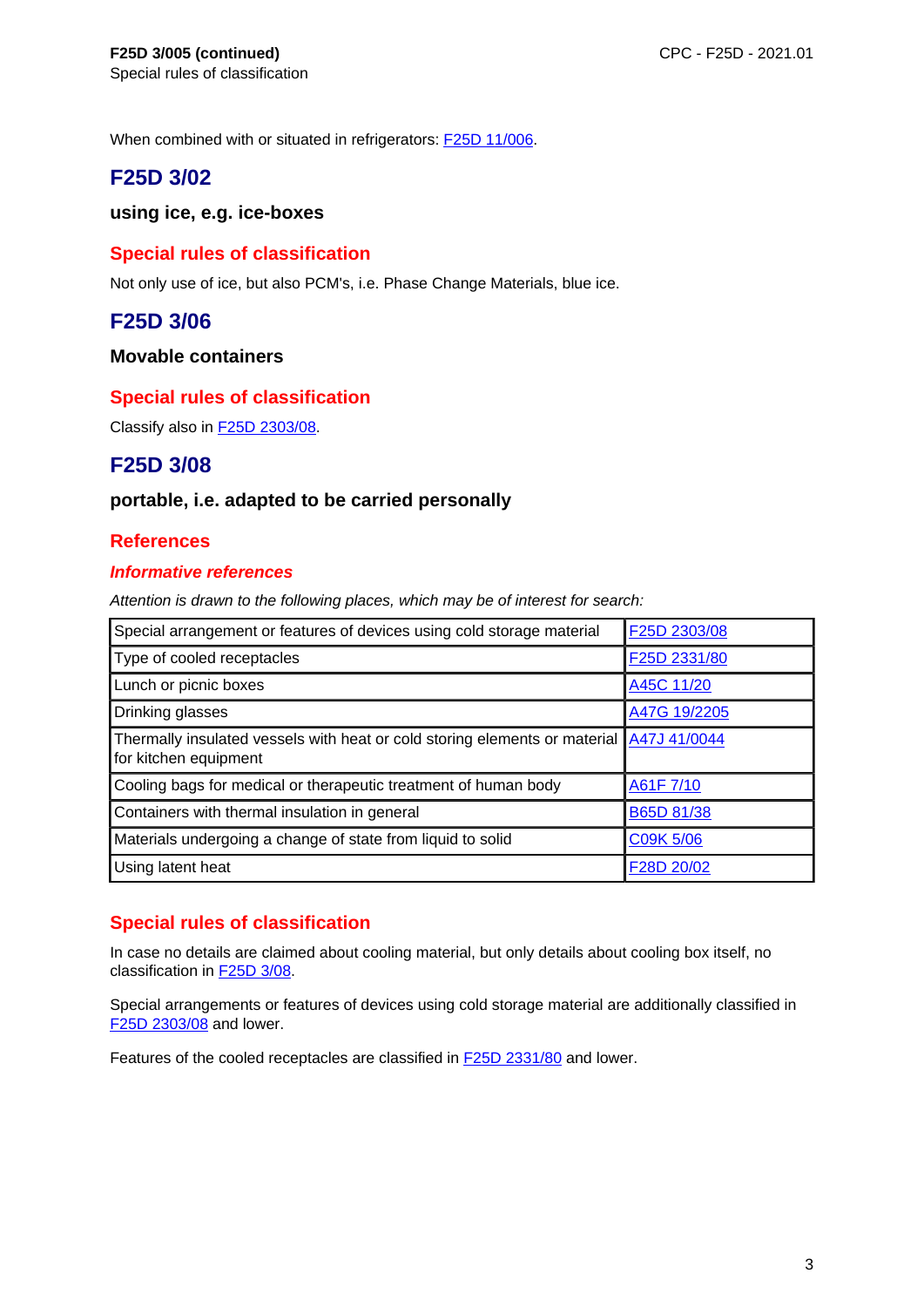# **F25D 3/10**

# **using liquefied gases, e.g. liquid air {(for cooling semiconductor devices H01L 23/445)}**

### **References**

#### **Informative references**

Attention is drawn to the following places, which may be of interest for search:

| For<br>r coolina semiconductor devices. |  |
|-----------------------------------------|--|

### **Special rules of classification**

Only cooled rooms, otherwise classify in F25B 19/005

Classify in **F25D 3/12** when CO2 snow (dry ice) is claimed or mentioned.

# **F25D 3/11**

#### **with conveyors carrying articles to be cooled through the cooling space**

### **Special rules of classification**

| Conveyors in general                                                                              | <b>B65G</b> |
|---------------------------------------------------------------------------------------------------|-------------|
| Stationary devices with conveyors carrying articles to be<br>cooled through the cooling space     | F25D 13/06  |
| By conveyors                                                                                      | F25D 25/04  |
| Using solidified gases with conveyors carrying articles to be<br>cooled through the cooling space | F25D 3/127  |

# **F25D 3/12**

#### **using solidified gases, e.g. carbon-dioxide snow**

#### **References**

#### **Informative references**

Attention is drawn to the following places, which may be of interest for search:

| Solidiying carbon dioxide |  |
|---------------------------|--|

# **Special rules of classification**

Classify in **F25D 3/10** when liquid N2 is claimed or mentioned.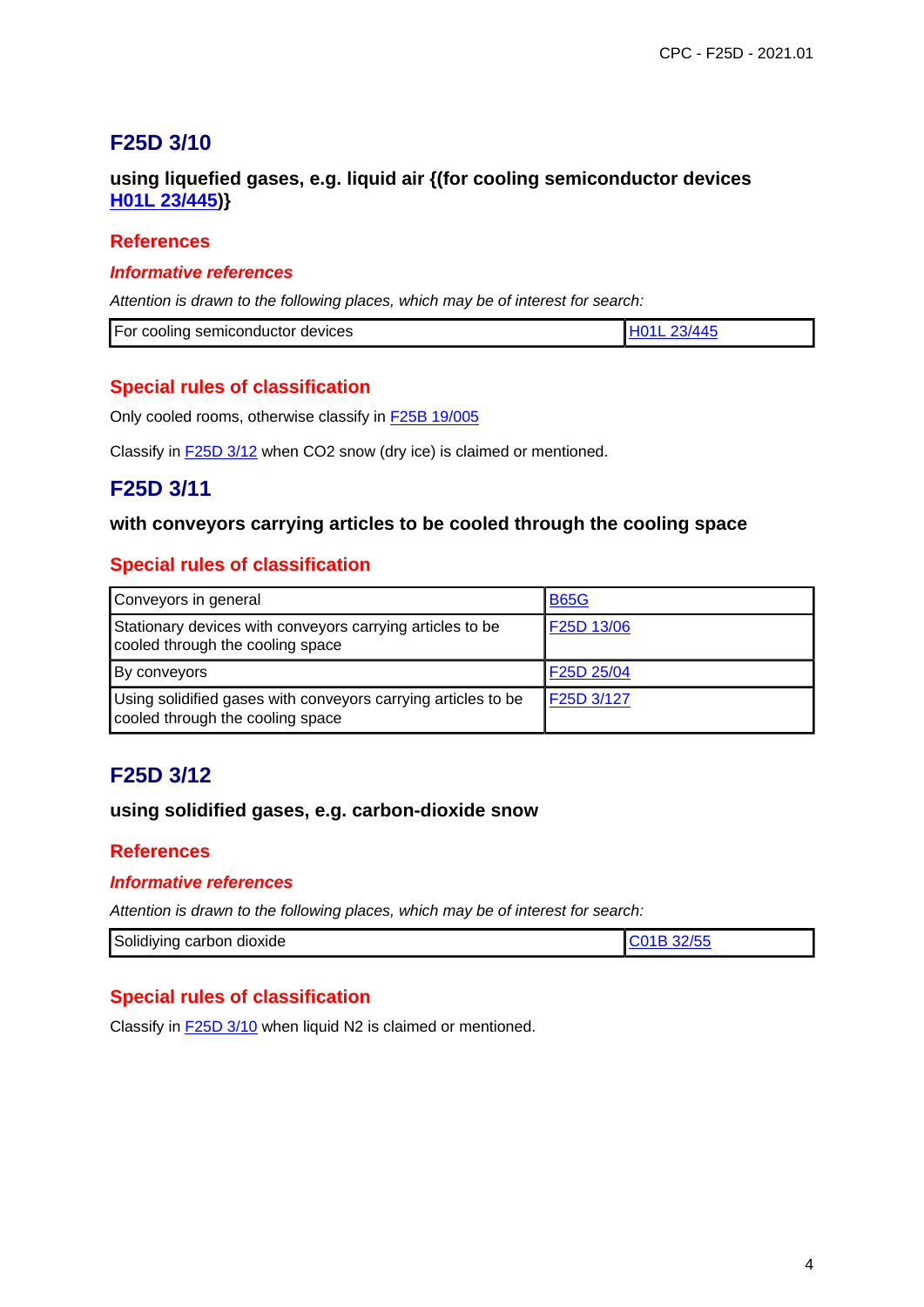# **F25D 3/127**

# **{Stationary devices with conveyors carrying articles to be cooled through the cooling space}**

#### **References**

#### **Informative references**

Attention is drawn to the following places, which may be of interest for search:

| Using liquefied gases with conveyors carrying articles to be cooled<br>through the cooling space | F25D 3/11   |
|--------------------------------------------------------------------------------------------------|-------------|
| Stationary devices with conveyors carrying articles to be cooled through<br>the cooling space    | F25D 13/06  |
| By conveyors                                                                                     | F25D 25/04  |
| Conveyors in general                                                                             | <b>B65G</b> |

# **F25D 5/00**

### **Devices using endothermic chemical reactions, e.g. using frigorific mixtures**

# **Definition statement**

#### This place covers:

Cooling by endothermic chemical reaction between substances triggered by for example rupturing/ piercing a membrane.

# **F25D 7/00**

### **Devices using evaporation effects without recovery of the vapour (butter or cheese dishes with cooling devices A47G 19/26)**

#### **Definition statement**

This place covers:

The cooling effect is derived from the evaporation of water, for which a supply of heat is required.

#### **References**

#### **Limiting references**

This place does not cover:

| Vacuum coolers                               | F25D 31/00             |
|----------------------------------------------|------------------------|
| Butter or cheese dishes with cooling devices | A47G 19/26             |
| Evaporative coolers                          | F24F 5/0035, F28D 5/00 |

# **Special rules of classification**

Classification of devices using evaporation effects without recovery of the vapour at ambient pressure.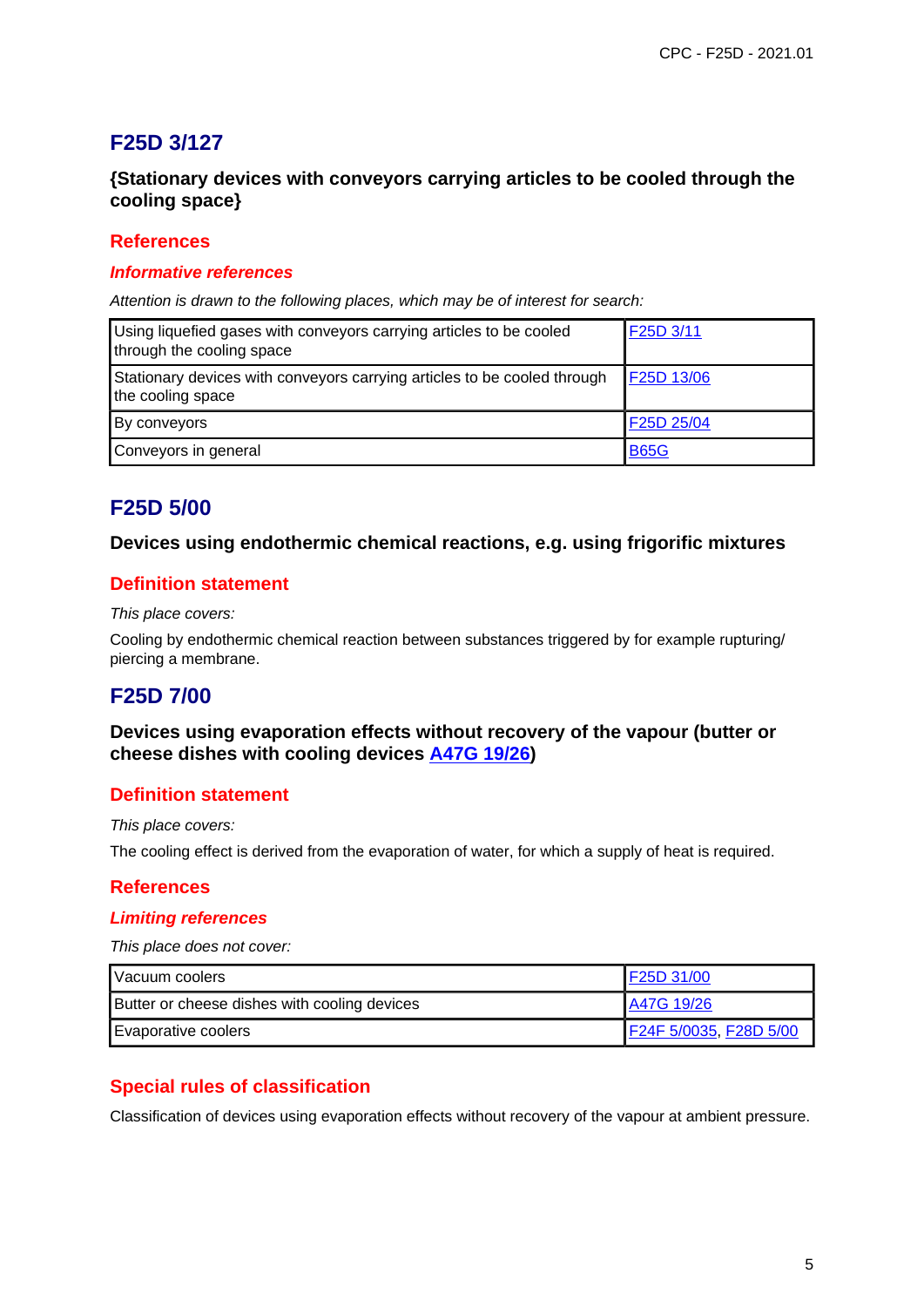# **F25D 11/00**

# **Self-contained movable devices, e.g. domestic refrigerators**

### **References**

#### **Limiting references**

This place does not cover:

| By forced circulation                                        | F25D 17/06  |
|--------------------------------------------------------------|-------------|
| Purses, travelling bags or baskets, suitcases                | <b>A45C</b> |
| <b>Hand carts</b>                                            | <b>B62B</b> |
| Containers for storage or transport of articles or materials | <b>B65D</b> |

# **F25D 11/006**

#### **{with cold storage accumulators}**

# **Special rules of classification**

In case cold accumulators are arranged inside a refrigerator.

Cold storage accumulators in devices not associated with refrigerating machinery and emphasize on heat exchanger itself, classify in **F25D 3/005.** 

When heat exchangers are combined with a cooling system, classify in **F25D 16/00**.

# **F25D 11/022**

#### **{with two or more evaporators}**

# **References**

#### **Informative references**

Attention is drawn to the following places, which may be of interest for search:

| Compression machines, plant, or systems, with several evaporator | <b>F25B 5/00</b> |
|------------------------------------------------------------------|------------------|
| circuits, e.g. for varying refrigerating capacity                |                  |

# **F25D 11/025**

#### **{using primary and secondary refrigeration systems}**

#### **References**

#### **Informative references**

| Machines, plant, or systems, using primary and secondary systems | F25B 25/005 |
|------------------------------------------------------------------|-------------|
|------------------------------------------------------------------|-------------|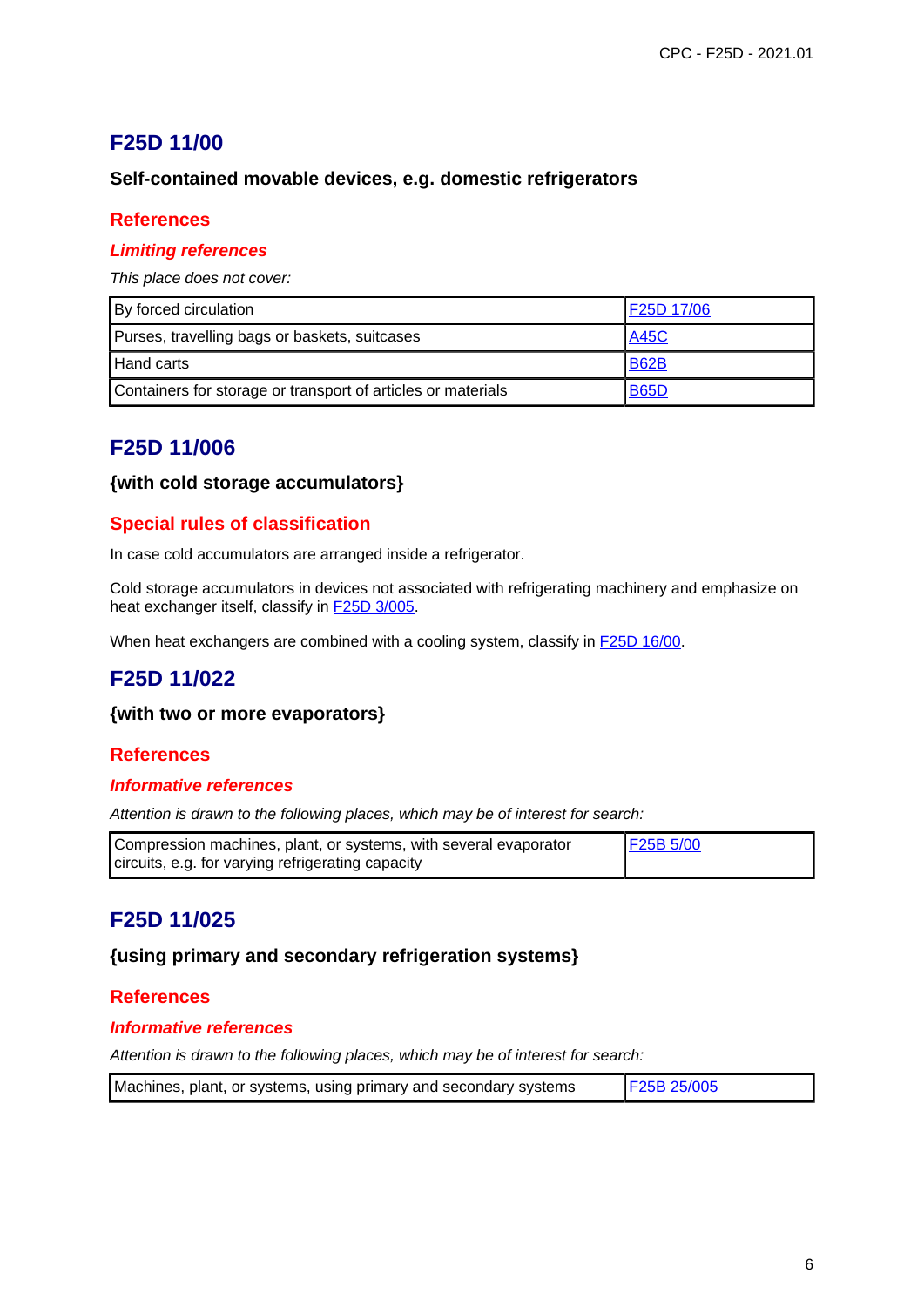# **F25D 11/027**

### **{of the sorption cycle type}**

### **Special rules of classification**

Documents with one cooling compartment and sorption cycle classify in F25D 11/027 and F25D 11/00.

# **F25D 13/06**

#### **with conveyors carrying articles to be cooled through the cooling space**

#### **References**

#### **Informative references**

Attention is drawn to the following places, which may be of interest for search:

| Using liquefied gases with conveyors carrying articles to be cooled<br>through the cooling space  | F25D 3/11   |
|---------------------------------------------------------------------------------------------------|-------------|
| Using solidified gases with conveyors carrying articles to be cooled<br>through the cooling space | F25D 3/127  |
| By conveyors                                                                                      | F25D 25/04  |
| Conveyors in general                                                                              | <b>B65G</b> |

# **F25D 15/00**

### **Devices not covered by group F25D 11/00 or F25D 13/00, e.g. non-selfcontained movable devices**

#### **Definition statement**

This place covers: Products cooled by a cooling system at a remote place;

Devices for freezing of pipes for forming a frozen ice plug in a section of a pipe to be repaired.

Movable devices implies also refrigerators.

#### **Special rules of classification**

Classify also in **F25D 17/02** in case of cooling by circulating a coolant.

Classify also in F25D 17/06 in case of cooling by cold air.

# **F25D 16/00**

**Devices using a combination of a cooling mode associated with refrigerating machinery with a cooling mode not associated with refrigerating machinery**

#### **Special rules of classification**

When heat exchangers are combined with a cooling system, classify in **F25D 16/00**.

In case cold accumulators are arranged inside a refrigerator, classify in **F25D 11/006**.

Cold storage accumulators in devices not associated with refrigerating machinery and emphasize on heat exchanger itself, classify in F25D 3/005.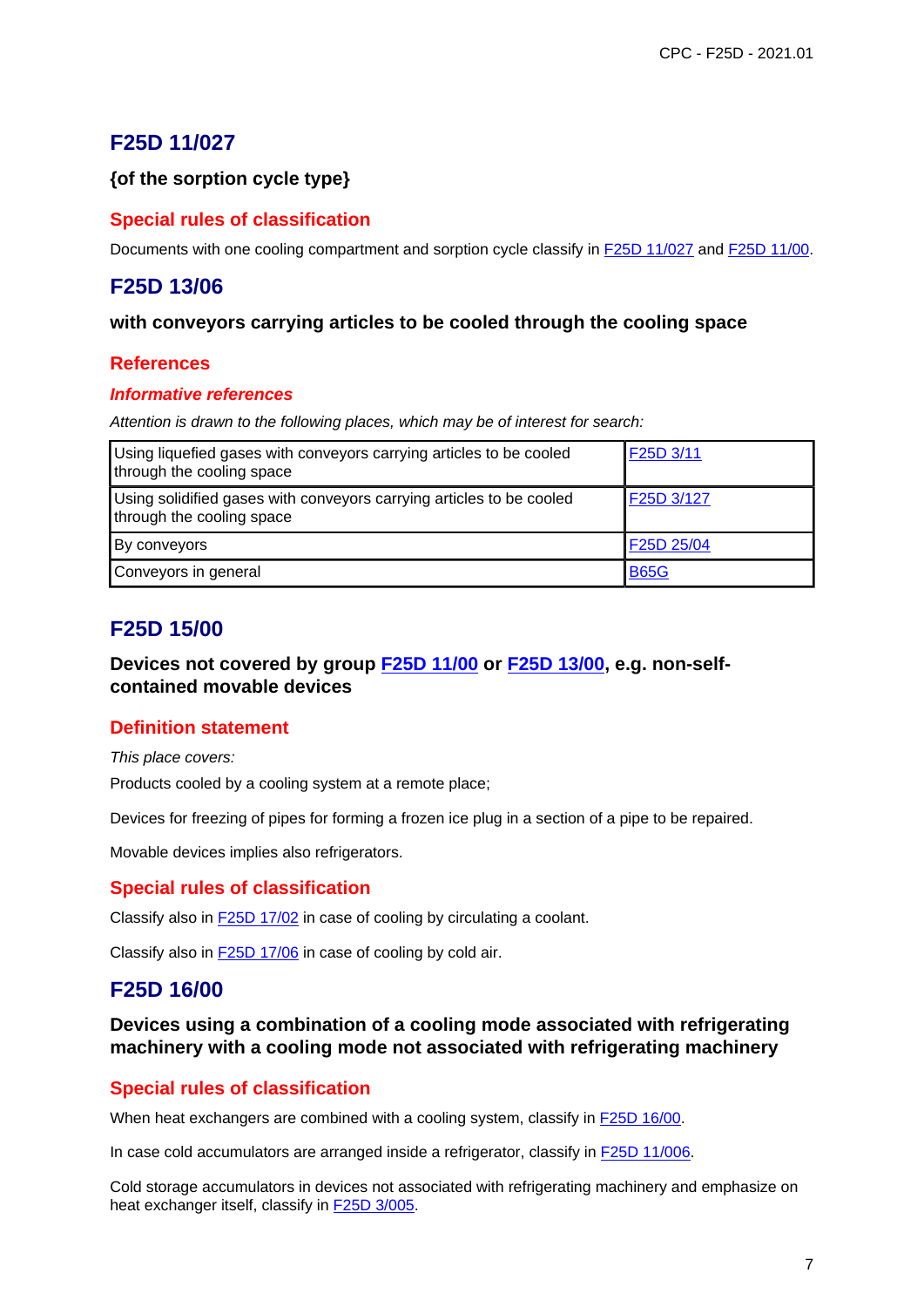# **F25D 17/005**

# **{in cold rooms}**

# **Special rules of classification**

Classification in F25B 25/005 when primary refrigeration cycle is important.

# **F25D 17/04**

#### **for circulating air, e.g. by convection**

### **Definition statement**

This place covers: Circulation of air by natural convection.

### **References**

#### **Limiting references**

This place does not cover:

| Forced circulation of air is classified in | <b>IF25D 17/06</b> |
|--------------------------------------------|--------------------|
|--------------------------------------------|--------------------|

# **F25D 17/042**

### **{Air treating means within refrigerated spaces (air conditioning in general F24F)}**

#### **References**

#### **Informative references**

Attention is drawn to the following places, which may be of interest for search:

| Treating air flowing to refrigeration compartments       | F25D 2317/04 |
|----------------------------------------------------------|--------------|
| Preservation or chemical ripening of fruit or vegetables | A23B 7/00    |
| Preservation of food in general                          | A23L 3/00    |
| Disinfection, sterilization or deodorization of air      | A61L 9/00    |
| Filtering material for liquid or gaseous fluids          | B01D 39/00   |
| Ion generating apparatus                                 | H01T 23/00   |

# **Special rules of classification**

Treating air flowing to refrigeration compartments by purification (dehumidification, humidification, deodorizing, ozone generator and uv-lamp) is additionally classified in F25D 2317/041 and lower.

Treating air flowing to refrigeration compartments by creating a vacuum in a storage compartment to store products under vacuum is additionally classified in F25D 2317/043. Vacuum cooling is classified in F25D 31/00.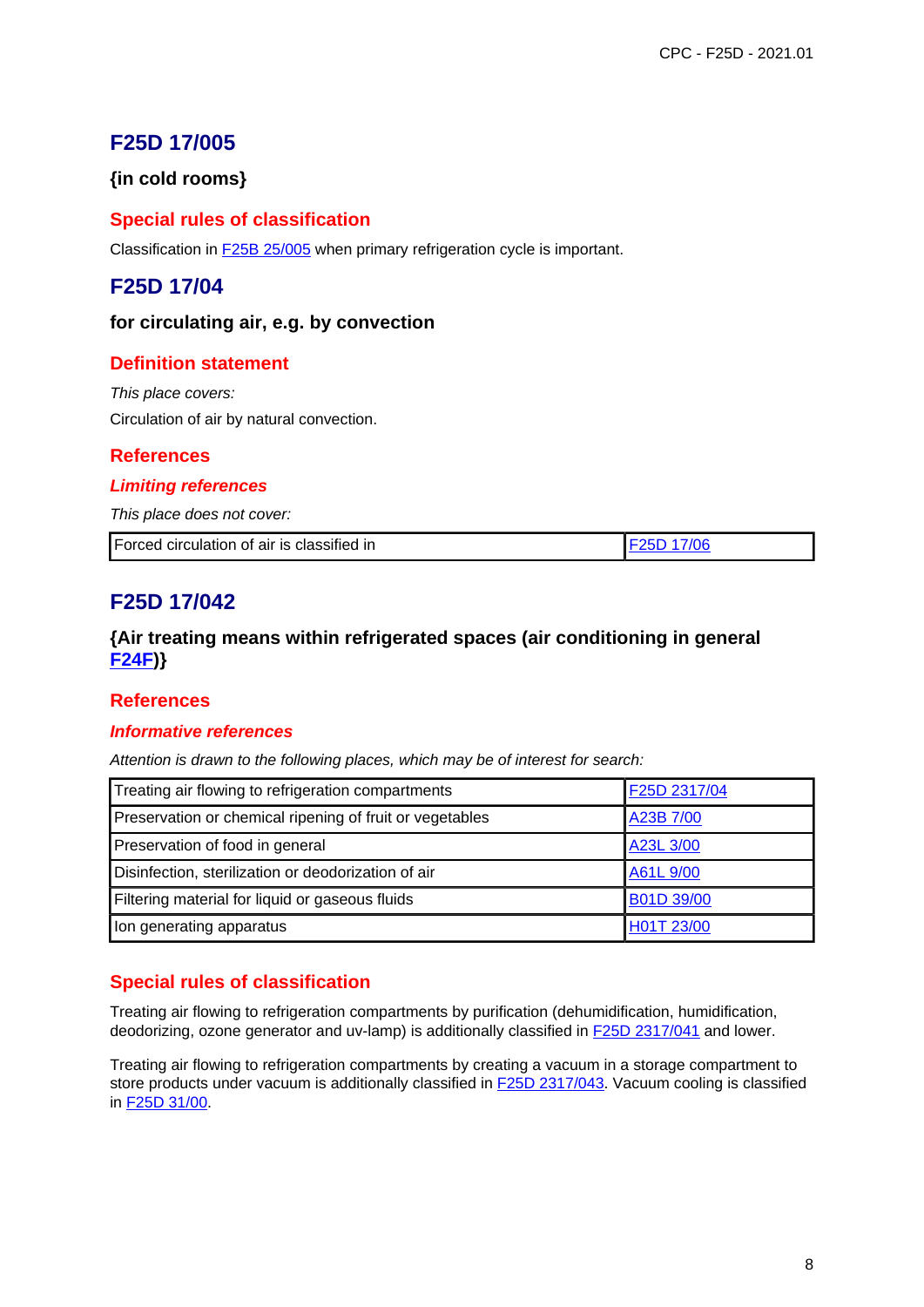# **F25D 17/045**

# **{Air flow control arrangements}**

# **Definition statement**

This place covers: Air dampers; Air valves.

# **F25D 17/06**

# **by forced circulation**

# **References**

### **Informative references**

Attention is drawn to the following places, which may be of interest for search:

| Air flow control arrangements                                                            | F25D 17/045     |
|------------------------------------------------------------------------------------------|-----------------|
| Special arrangements or features of forced air circulation within<br>refrigerated spaces | F25D 17/06      |
| Ventilator details                                                                       | F <sub>04</sub> |

# **Special rules of classification**

Circulation of air by natural convection is classified in F25D 17/04.

Control of air circulation is also classified in F25D 17/06.

Special arrangements or features of forced air circulation within refrigerated spaces are additionally classified in F25D 17/06 and lower.

Additionally classify in **F25D 21/002** in case of defrost control.

# **F25D 17/08**

#### **using ducts**

# **Definition statement**

This place covers: Ducts for cooling by radiation, i.e. indirect cooling.

# **F25D 19/00**

**Arrangement or mounting of refrigeration units with respect to devices {or objects to be refrigerated, e.g. infra-red detectors}**

# **Definition statement**

This place covers: Mounting of complete refrigeration units.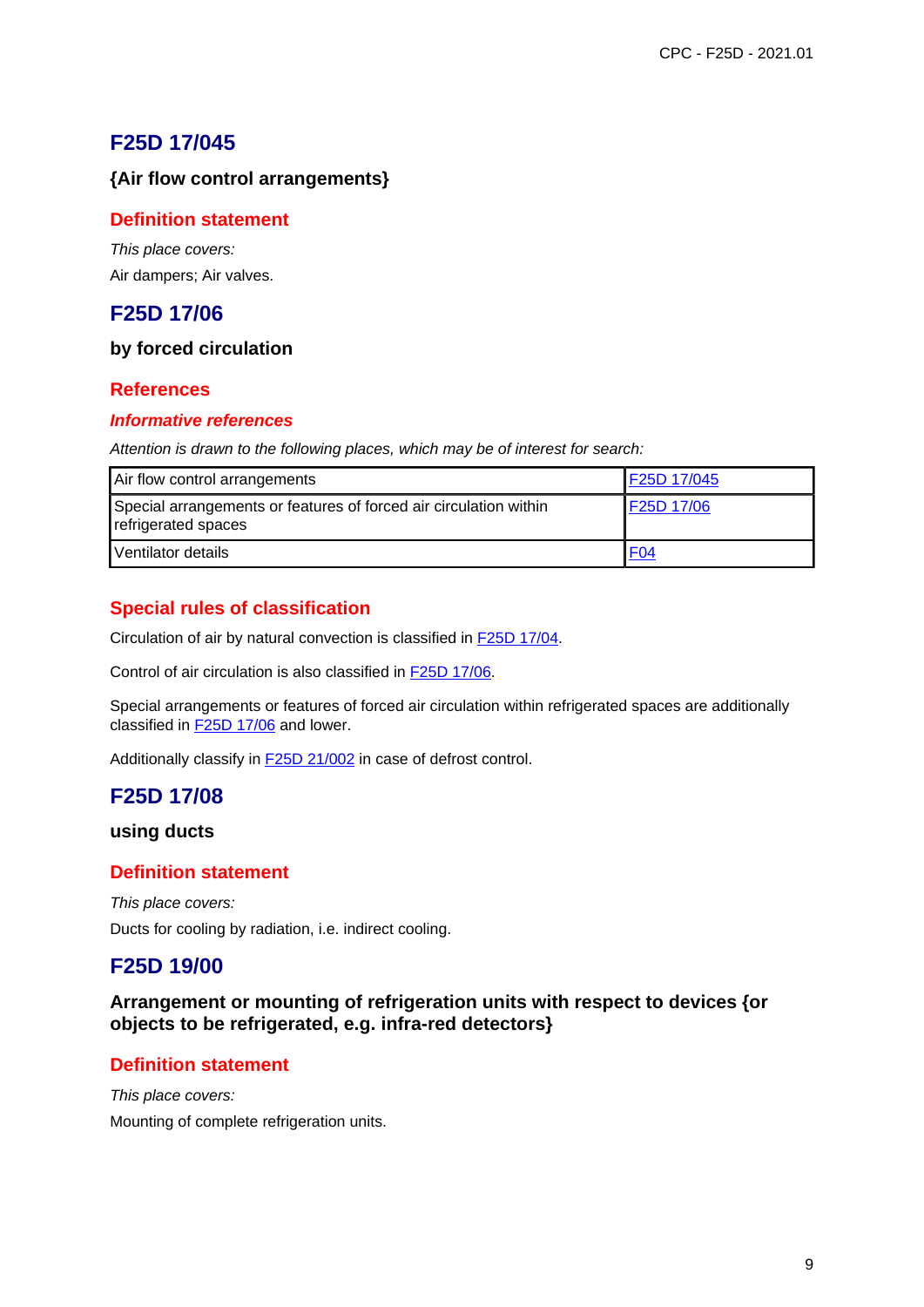### **References**

#### **Limiting references**

This place does not cover:

| Mounting of components of refrigerating machinery | <b>F25D 23/006</b> |
|---------------------------------------------------|--------------------|

# **F25D 21/002**

### **{Defroster control}**

### **References**

#### **Limiting references**

This place does not cover:

Classification in F25B 47/02 when frost is removed by heat of the refrigeration cycle.

# **F25D 21/06**

# **Removing frost (defrosting cycles F25B 47/02)**

### **References**

#### **Limiting references**

This place does not cover:

Classification in **F25B 47/02** when frost is removed by heat of the refrigeration cycle.

#### **Informative references**

Attention is drawn to the following places, which may be of interest for search:

| Alternate defrosting | <sup>2</sup> 021 ا<br>-34 |
|----------------------|---------------------------|
|----------------------|---------------------------|

# **F25D 21/14**

#### **Collecting or removing condensed and defrost water; Drip trays**

#### **References**

#### **Limiting references**

This place does not cover:

| Passenger or goods spaces characterized by condensed liquid drainage<br>Imeans | <b>B60H 1/3233</b> |
|--------------------------------------------------------------------------------|--------------------|
| Removing condensate in air-conditioning                                        | F24F 13/22         |
| Collecting and removing condensate for heat-exchangers                         | F28B 9/08          |

#### **Informative references**

| Special arrangements or features of collecting condense or defrost water   F25D 21/14 |             |
|---------------------------------------------------------------------------------------|-------------|
| Cooling refrigerating machinery                                                       | F25D 23/003 |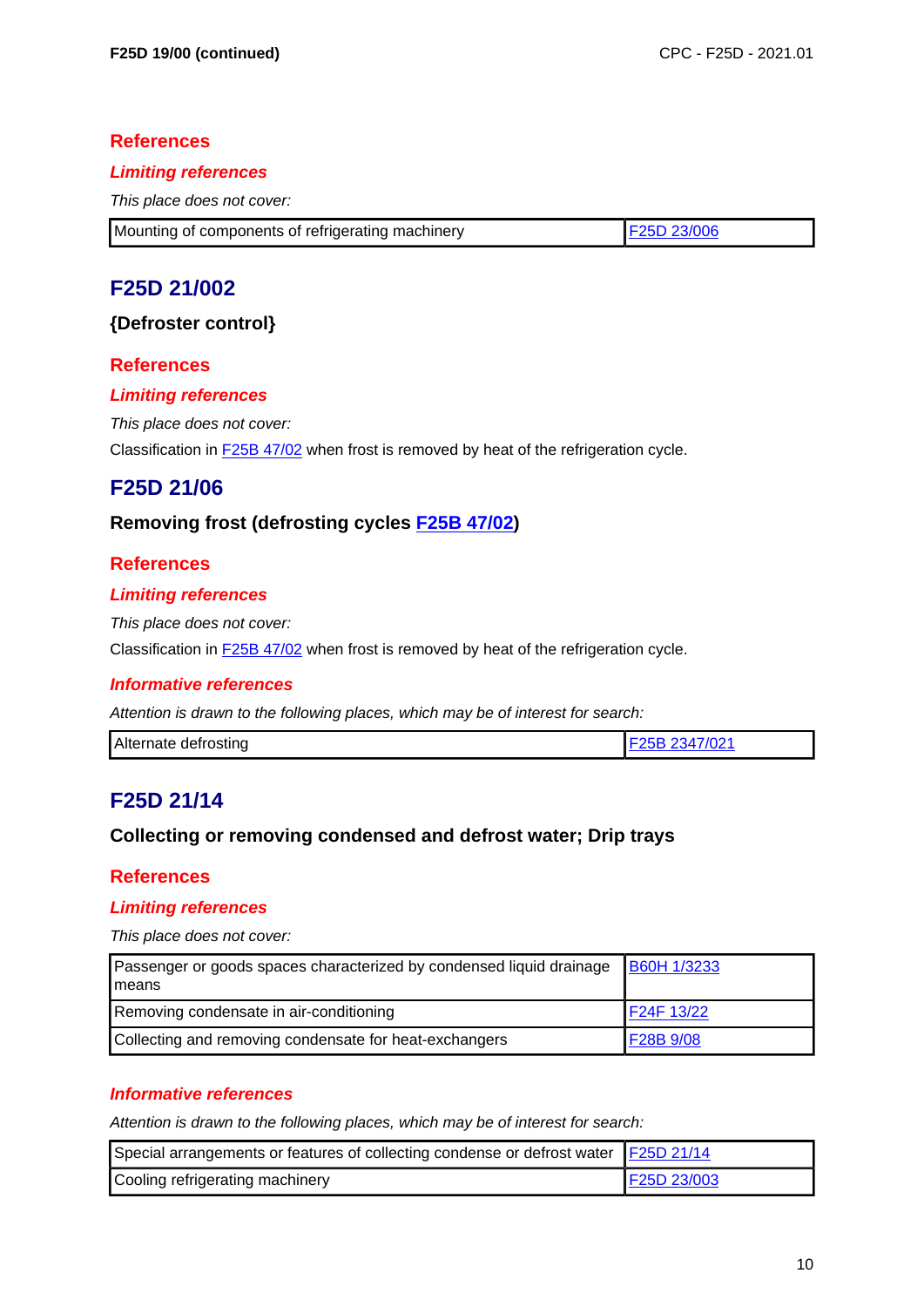# **Special rules of classification**

Special arrangements or features of collecting condense or defrost water are additionally classified in F25D 21/14 and lower.

# **F25D 23/003**

### **{for cooling refrigerating machinery}**

# **Definition statement**

This place covers:

Cooling of compressor and condenser of refrigerated enclosures.

# **References**

#### **Informative references**

Attention is drawn to the following places, which may be of interest for search:

| Special arrangements or details for cooling refrigerating machinery                                                                         | F25D 2323/002 |
|---------------------------------------------------------------------------------------------------------------------------------------------|---------------|
| Cooling of compressor or motor                                                                                                              | F25B 31/006   |
| Condensers with refrigerant heat exchange tubes positioned inside or<br>around a vessel containing water or pcm to cool the refrigerant gas | F25B 2339/046 |
| Water-cooled condensers                                                                                                                     | F25B 2339/047 |

# **F25D 23/006**

#### **{for mounting refrigerating machinery components}**

# **Definition statement**

This place covers:

Mounting of components of refrigerating machinery.

#### **References**

#### **Limiting references**

This place does not cover:

| Mounting of complete refrigeration units: | 19/0 |
|-------------------------------------------|------|
|-------------------------------------------|------|

# **Special rules of classification**

Special arrangements or features for cooling refrigerating machinery are additionally classified in F25D 2323/002 and lower.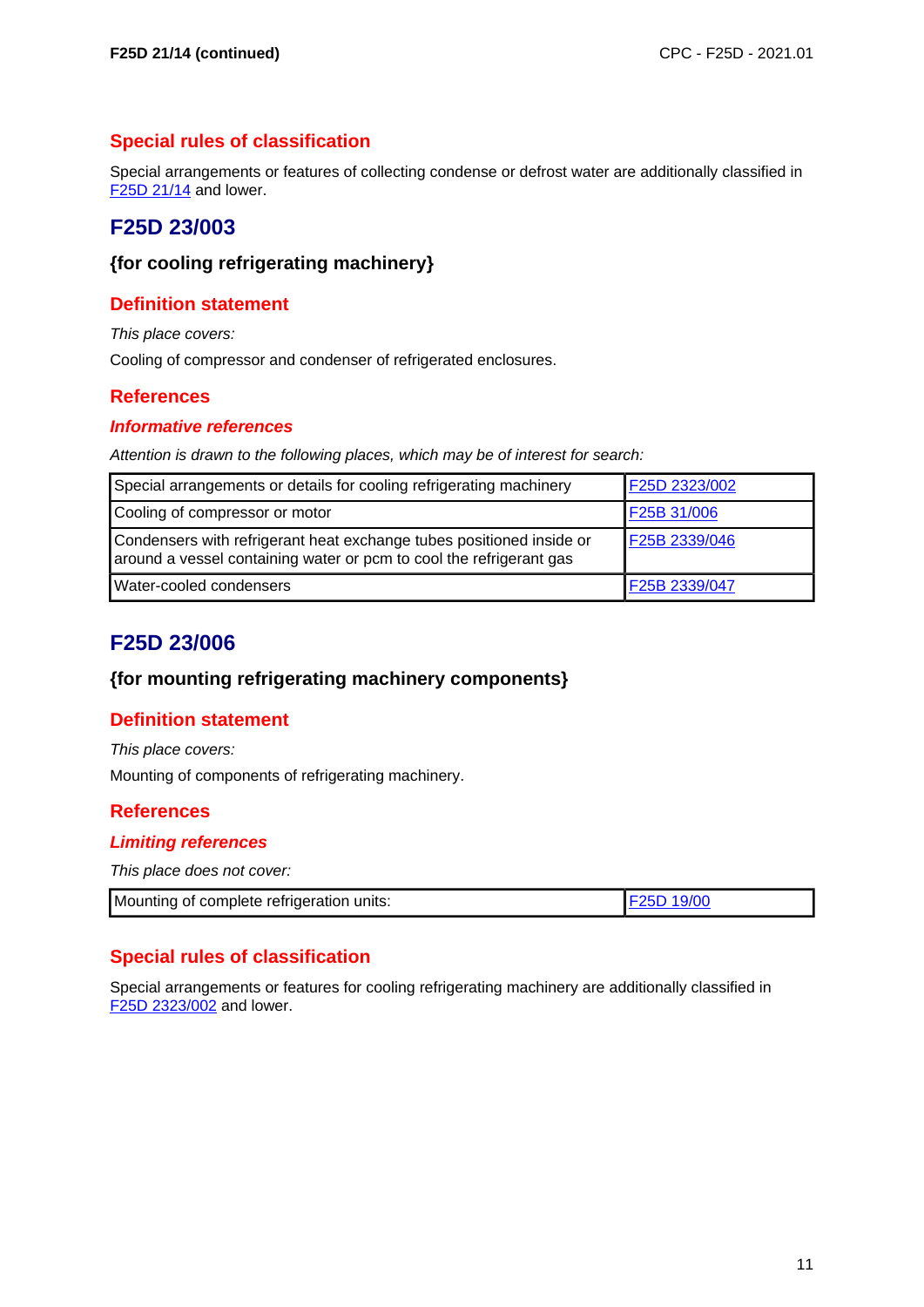# **F25D 23/02**

# **Doors; Covers (F25D 23/08 takes precedence {locks or fastenings E05B 65/0042})**

#### **References**

#### **Limiting references**

This place does not cover:

| Details not related to door itself, e.g. hinges, handles, actuators,<br>dispensers are classified in | F25D 23/028 |
|------------------------------------------------------------------------------------------------------|-------------|
| Parts formed wholly or mainly of plastics materials                                                  | F25D 23/08  |
| Transparent doors                                                                                    | A47F 3/0434 |

#### **Informative references**

Attention is drawn to the following places, which may be of interest for search:

| Special arrangements or details of doors or covers not otherwise covered F25D 23/028, F25D 23/04 |                   |
|--------------------------------------------------------------------------------------------------|-------------------|
| Night covers display case                                                                        | A47F 3/0469       |
| Locks or fastenings                                                                              | E05B 65/0042      |
| <b>I</b> Doors                                                                                   | E <sub>06</sub> B |

# **Special rules of classification**

F<sub>25</sub>D 23/08 takes precedence.

French doors are additionally classified in F25D 2323/021;

Doors that can be pivoted either left-handed or right-handed are additionally classified in F25D 2323/022.

Door in door constructions are additionally classified in F25D 2323/023.

# **F25D 23/028**

#### **{Details}**

#### **References**

#### **Limiting references**

This place does not cover:

Details of refrigerator doors are classified in F25D 23/02.

#### **Informative references**

| <b>Handles</b>      | A47B 95/02,<br>F24C 15/024, E05F 11/54 |
|---------------------|----------------------------------------|
| Locks or fastenings | E05B 65/0042, E05C                     |
| <b>Hinges</b>       | E05D, F25D 2323/024                    |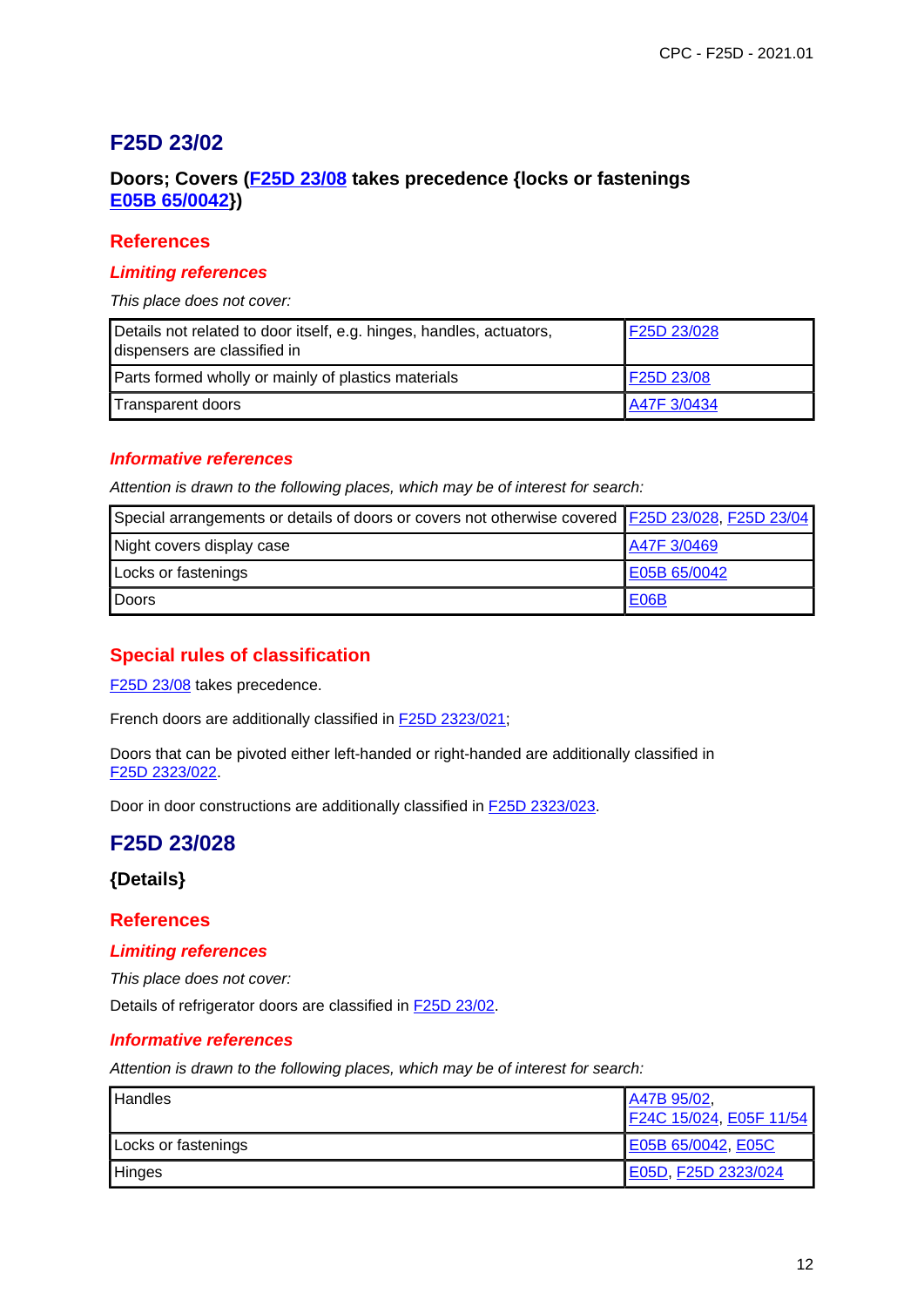# **Special rules of classification**

All details not related to refrigerator door itself, e.g. hinges, handles, actuators, dispensers are classified in F25D 23/028.

Door hinges are additionally classified in F25D 2323/024.

# **F25D 23/06**

### **Walls (F25D 23/08 takes precedence; containers with thermal insulation B65D 81/38)**

### **References**

#### **Informative references**

Attention is drawn to the following places, which may be of interest for search:

| Insulation                                                                                                                                  | F25D 2201/00           |
|---------------------------------------------------------------------------------------------------------------------------------------------|------------------------|
| Collapsible walls                                                                                                                           | F25D 2323/061          |
| Inflatable walls                                                                                                                            | F25D 2323/062          |
| Details of cabinets, racks or shelf units                                                                                                   | A47B 96/00             |
| Shaping or joining of plastics; Shaping of substances in a plastic state, in<br>general; after-treatment of shaped products, e.g. repairing | <b>B29C</b>            |
| Foaming                                                                                                                                     | <b>B29C 44/00</b>      |
| <b>Extrusion molding</b>                                                                                                                    | <b>B29C 48/00</b>      |
| Production of refrigerators                                                                                                                 | B29L 2031/7622         |
| Insulation, layered products                                                                                                                | <b>B32B</b>            |
| Containers with thermal insulation                                                                                                          | B65D 81/38             |
| Insulation, vacuum panel                                                                                                                    | E04B 1/803             |
| Supports for pipes, cables or protective tubing                                                                                             | F <sub>16</sub> L 3/00 |
| Supports for pipes or cables inside other pipes or sleeves                                                                                  | F16L 7/00              |
| Thermal insulation in general                                                                                                               | F16L 59/00             |

# **Special rules of classification**

F<sub>25</sub>D<sub>23</sub>/08 takes precedence.

Insulation (with respect to heat or sound) is additionally classified in F25D 2201/00.

Collapsible walls are additionally classified in F25D 2323/061.

Inflatable walls are additionally classified in F25D 2323/062.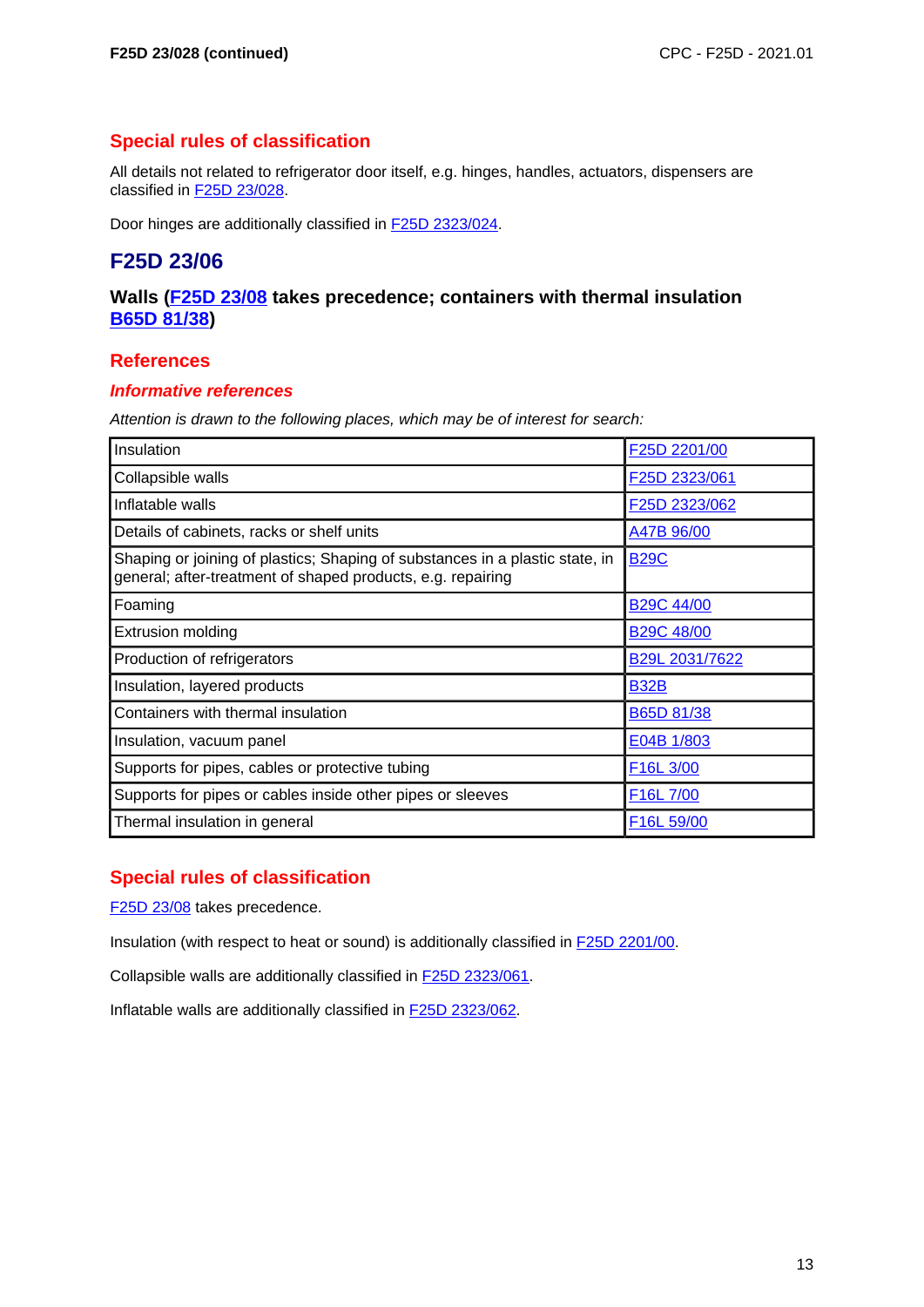# **F25D 23/087**

# **{Sealing strips}**

### **References**

#### **Informative references**

Attention is drawn to the following places, which may be of interest for search:

| Magnetic<br>qaskets<br>- 11 |  |
|-----------------------------|--|
|-----------------------------|--|

# **F25D 23/126**

# **{Water cooler}**

### **References**

#### **Informative references**

Attention is drawn to the following places, which may be of interest for search:

| Refrigerator doors; covers                                                         | F25D 23/02    |
|------------------------------------------------------------------------------------|---------------|
| Special arrangements or details of the water filter for the water/ice<br>dispenser | F25D 2323/121 |
| Special arrangements or details of the water tank for the water/ice<br>dispenser   | F25D 2323/122 |
| Filtering devices                                                                  | B01D 35/00    |
| Dispensing beverages                                                               | <b>B67D</b>   |
| Ice dispenser                                                                      | F25C 5/22     |

# **Special rules of classification**

Additionally classify in:

F25D 23/02 when details of the door are claimed.

F25C 5/22 when details of an ice dispenser are claimed.

F25D 2323/121 when special arrangements or details of the water filter are claimed.

F25D 2323/122 when special arrangements or details of the water tank are claimed.

# **F25D 25/00**

# **Charging, supporting, and discharging the articles to be cooled**

#### **Special rules of classification**

Additionally classify in:

F<sub>25</sub>D <sub>2331/80</sub>: Type of cooled receptacles.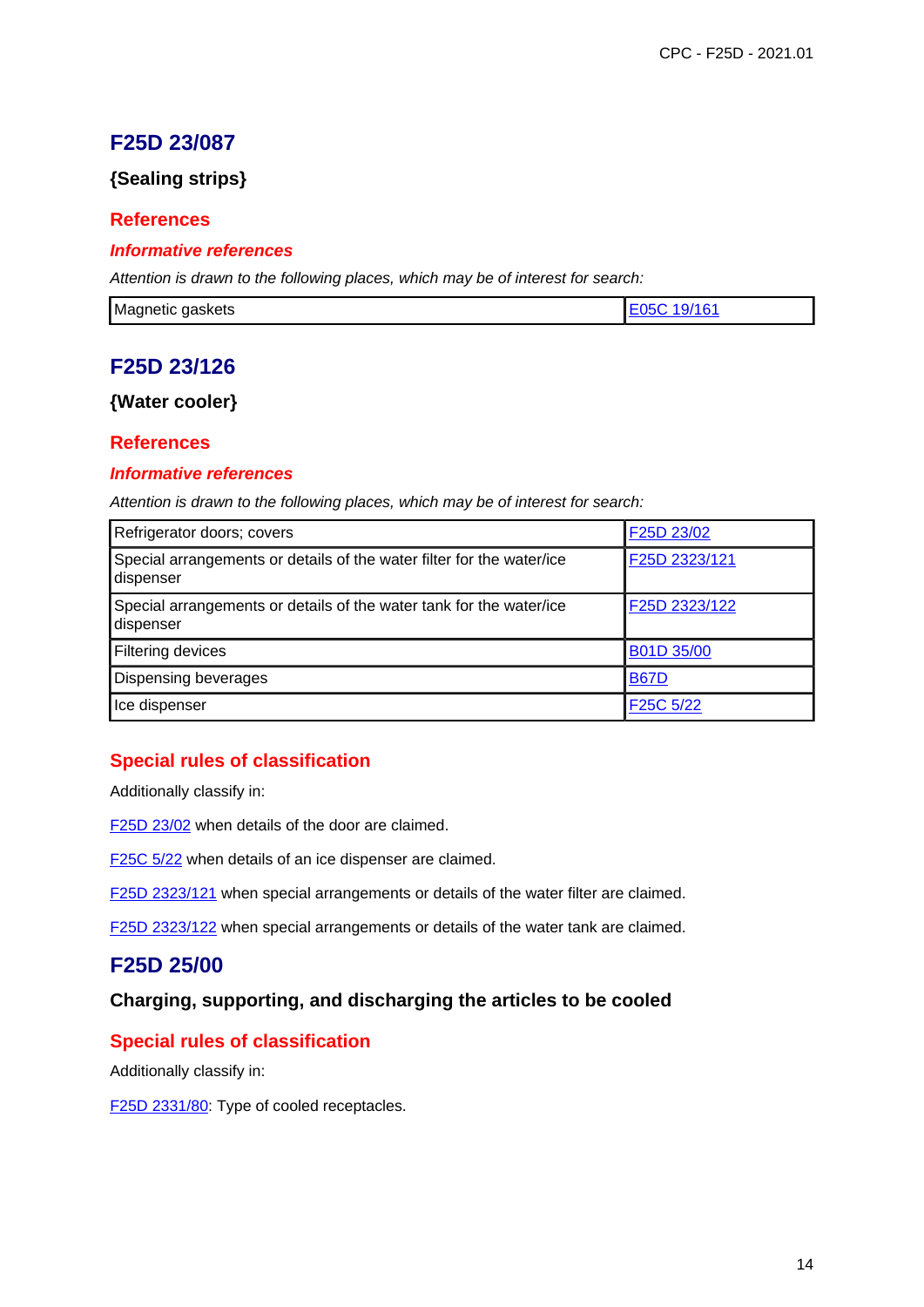# **F25D 25/02**

# **by shelves**

### **References**

#### **Informative references**

Attention is drawn to the following places, which may be of interest for search:

| Special arrangements or features of shelves with several possible<br>configurations | F25D 2325/021 |
|-------------------------------------------------------------------------------------|---------------|
| Special arrangements or features of shelves made of glass or ceramic                | F25D 2325/022 |
| Special arrangements or features of shelves made of wires                           | F25D 2325/023 |
| Type of cooled receptacles                                                          | F25D 2331/80  |
| Drawers, shelves                                                                    | <b>A47B</b>   |
| Show stands, hangers or shelves                                                     | A47F 7/00     |

# **Special rules of classification**

Additionally classify in:

F25D 2325/021: Special arrangements or features of shelves with several possible configurations

F25D 2325/022: Special arrangements or features of shelves made of glass or ceramic

F25D 2325/023: Special arrangements or features of shelves made of wires

F25D 2331/80: Type of cooled receptacles.

# **F25D 25/022**

**{Baskets}**

#### **Definition statement**

This place covers: Wire baskets.

# **F25D 25/025**

**{Drawers}**

#### **References**

#### **Informative references**

Attention is drawn to the following places, which may be of interest for search:

| Type of cooled receptacles | 525D 2331/80 |
|----------------------------|--------------|
| Drawers                    | <b>A47P</b>  |

# **Special rules of classification**

Additionally classify drawers opened by sliding doors in F25D 23/021.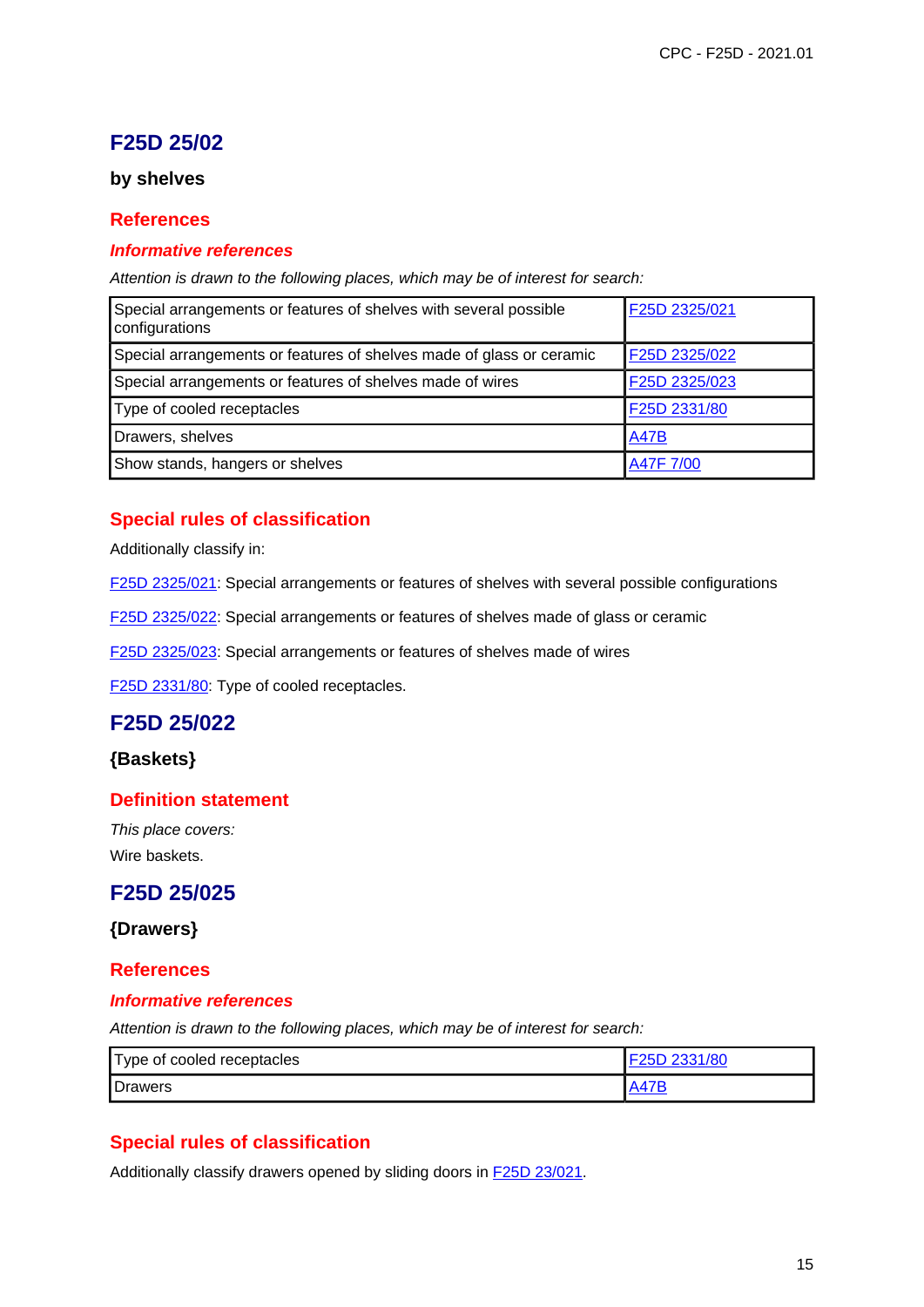# **F25D 25/04**

# **by conveyors (in general B65G)**

### **References**

#### **Informative references**

Attention is drawn to the following places, which may be of interest for search:

| Using liquefied gases with conveyors carrying articles to be cooled<br>through the cooling space  | F25D 3/11   |
|---------------------------------------------------------------------------------------------------|-------------|
| Using solidified gases with conveyors carrying articles to be cooled<br>through the cooling space | F25D 3/127  |
| Stationary devices with conveyors carrying articles to be cooled through<br>the cooling space     | F25D 13/06  |
| Conveyors in general                                                                              | <b>B65G</b> |

# **Special rules of classification**

Shelves or drawers which can be adjusted in height are classified in A47B 57/06.

# **F25D 27/00**

# **Lighting arrangements (in general F21)**

# **Definition statement**

This place covers:

Lighting arrangements for lighting cooling enclosures, both inside and outside the enclosure.

#### **Relationships with other classification places**

Lighting in general: **F21**.

# **References**

#### **Informative references**

Attention is drawn to the following places, which may be of interest for search:

| Special arrangements or features for lighting arrangements on the<br>external side of the refrigerator, freezer or cooling box | F25D 2327/001 |
|--------------------------------------------------------------------------------------------------------------------------------|---------------|
| Lighting devices                                                                                                               | F21V 33/00    |
| Circuit arrangements for electric light sources                                                                                | H05B 47/00    |

# **F25D 29/00**

#### **Arrangement or mounting of control or safety devices**

#### **References**

#### **Informative references**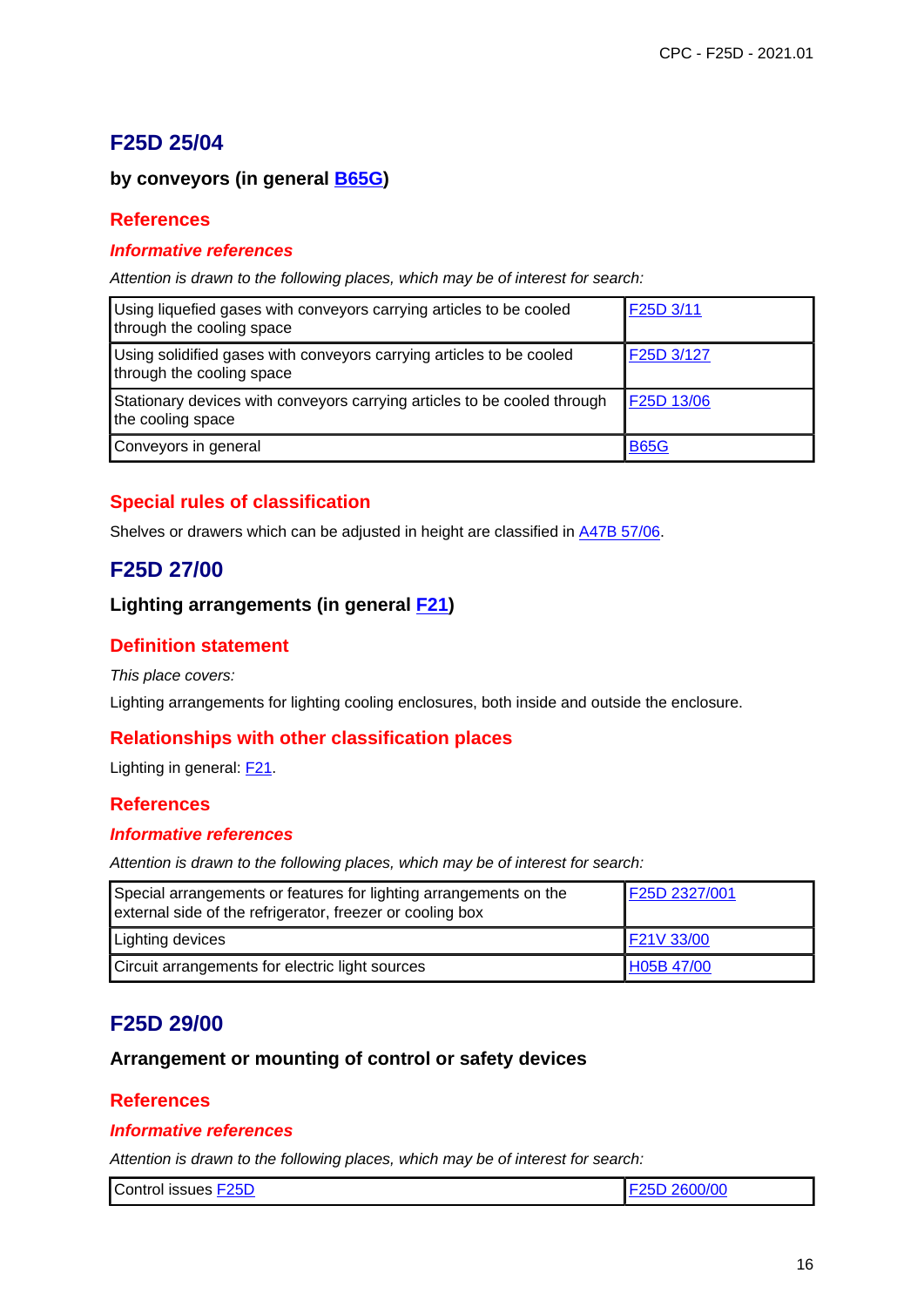| Means for sensing or measuring <b>F25D</b> ; Sensors therefor <b>F25D</b> | F25D 2700/00 |
|---------------------------------------------------------------------------|--------------|
| Arrangement or mounting of control or safety devices                      | F25B 49/00   |
| Telecontrol of temperature                                                | G05D 23/1905 |
| Inventory                                                                 | G06Q 10/087  |

# **Special rules of classification**

F<sub>25</sub>D 17/06 takes precedence;

F<sub>25</sub>D 21/00 takes precedence;

F25B 49/02 takes precedence, classify in F25D 29/00 to distinguish a refrigerator over a refrigeration cycle.

F25B 5/00 takes precedence, classify in F25D 29/00 or F25D 11/022 to distinguish a refrigerator over a refrigeration cycle.

Additional classification of control issues in F25D 2600/00.

Additional classification of means for sensing or measuring and sensors therefor in F25D 2700/00.

# **F25D 29/005**

### **{Mounting of control devices}**

# **Definition statement**

This place covers: Mounting of control devices; Mounting of sensors to refrigeration devices

# **Special rules of classification**

Mounting of sensors to refrigeration devices are classified in F25D 29/005/CCA.

# **F25D 31/00**

#### **Other cooling or freezing apparatus**

#### **Definition statement**

This place covers: Cooling by creating a vacuum.

# **References**

#### **Limiting references**

This place does not cover:

| Storing of products in a refrigerated enclosure under vacuum: | F25D 2317/043 |
|---------------------------------------------------------------|---------------|
|---------------------------------------------------------------|---------------|